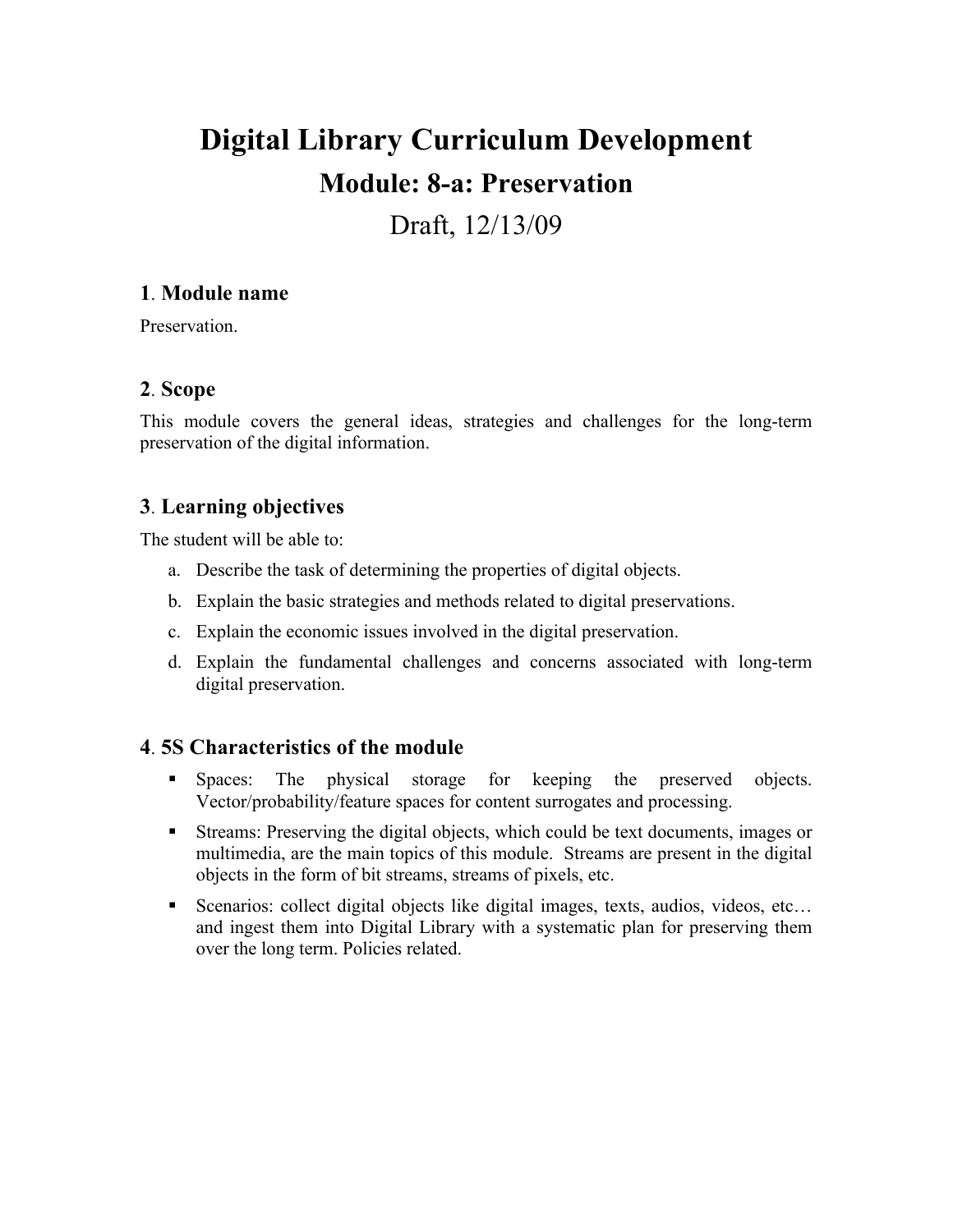- Societies: Individuals, groups and organizations involved in setting policy and in carrying out digital preservation policies, the creators, publishers and users of the digital objects.
- Structures: organizational structures. Metadata (we follow some structure in building the metadata for digital object and databases (it depends on a formal structure for building their tables, entities, relations and attributes.

## **5**. **Level of effort required**

- a. Prior to class: 4 hours for reading/preparation of the required readings.
- b. In class: 4 hours
	- 1. 2 hours for understanding the digital preservation approaches, strategies and challenges.
	- 2. 2 hours for participating in the learning activity.

## **6**. **Relationships with other modules**

Close connections with:

- Should be taught before or in connection with 2-c (8-c) File formats, transformation, and migration; to understand the preserved digital objects and how to deal with it.
- Should be taught before or in connection with 8-b module; Web archiving. Web arching is dealing with storing the World Wide Web contents for future needs and then it's highly related to digital preservation for the digital objects because the World Wide Web is a kind of digital objects.
- Should be taught before or in connection with 9-f: module Cost/economic issues much of this Digital Preservation module addresses a subset of cost/economic issues, viz. those associated with digital preservation decisions.

## **7**. **Prerequisite knowledge required**

- None required, though an understanding of the main components of a computer system (hardware and software) will allow students to better appreciate and understand the fundamental issues of digital preservation and distinguish between the available technical strategies.
- Understanding the fundamental ideas of long term storing, manipulating and managing digital objects.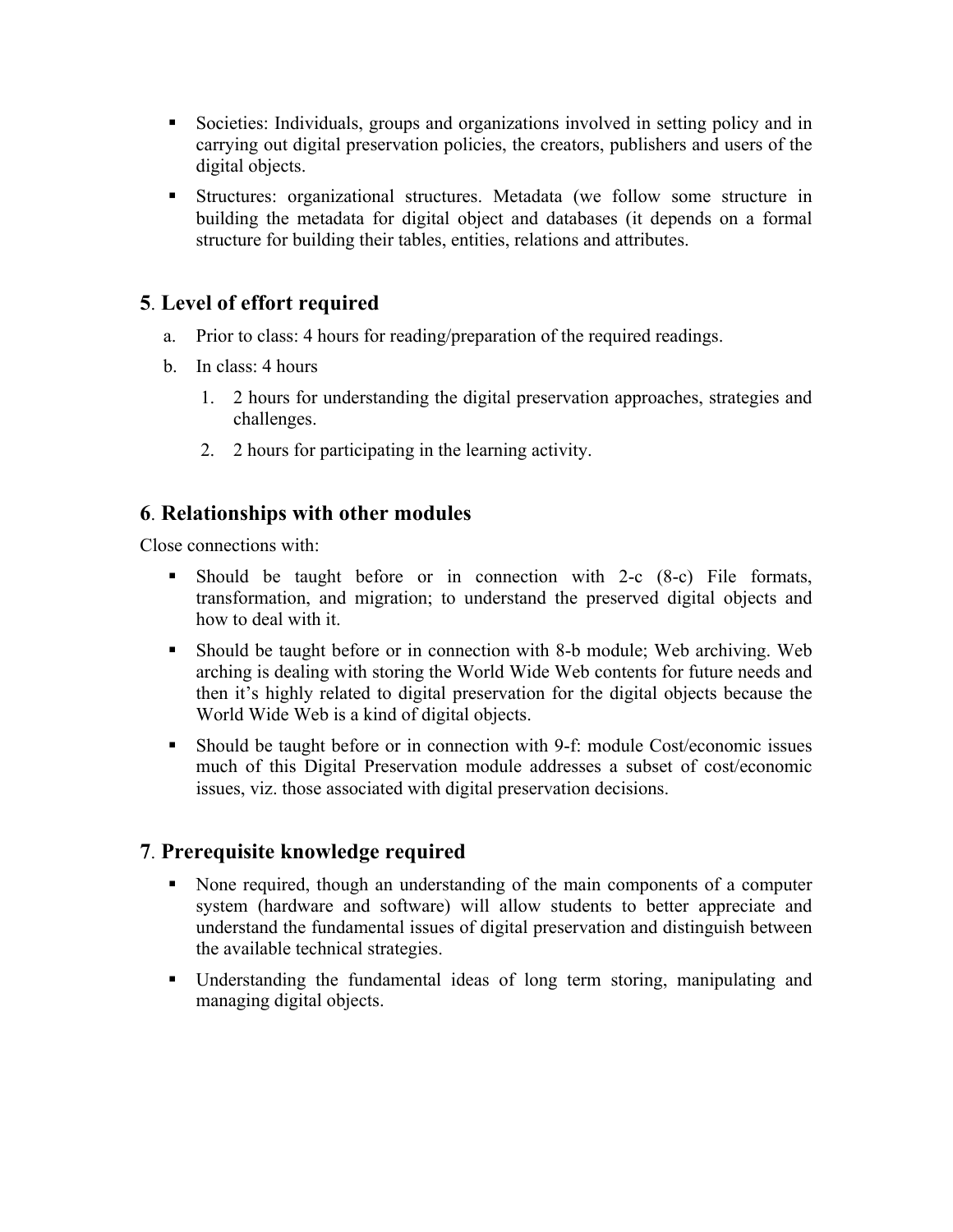## **8**. **Introductory remedial instruction**

Ask the students to take notes for the key points in the class to help them prepare the Exercises/Learning activities.

## **9**. **Body of knowledge**

#### **1**. **Introduction**

In the world of traditional collections, the principle obstacle to preservation is entropy. Physical materials suffer damage and decay: the acids present in paper damage its fibers, causing it to become brittle and discolored over time; color dyes in photographic films and prints continue to be chemically active, fading through exposure to light or high temperature. Such concerns also apply to digital objects: the physical storage media will degrade over time, or may become corrupted. However, digital preservation must also overcome a unique and much more significant challenge-that of technological obsolesce. Digital information is stored in the form of bits – ones and zeros which denote values in binary notation. Theses bits have no inherent meaning. But rather represent the encoding of information in accordance with some predefined scheme. Such information can't be directly interpreted by a user, but rather requires the mediation of software capable of translating that information into human-readable form. {Deegan, M., & Tanner, S. 2006}

The digital birth of cultural content and conversion of analogue originals into bits and bytes has opened new vistas and extended horizons in every direction, providing access and opportunities for new audiences, enlightenment, entertainment and education in ways unimaginable a mere 15 years ago. Digital libraries have a major function to enhance our appreciation of our engagement with culture and often lead the way in this new digital domain we find ourselves immersed within.

Digital libraries play an important role in preserving culture and in connecting people with their national and regional identities, this work is essential to support the very foundation of our civilization, which is based upon our ability to pass information and knowledge, whether technical or cultural, from one generation to the next.

#### **2**. **Nature of Digital Objects**

#### **Digital objects are sets of instructions for future interaction**

- Digital objects are useless (& don't even exist) if no one can interact with them.
- Interactions depend on numerous technical components
- Only a small part of preservation work is about treating them like physical artifacts.
- Rothenberg takes this even farther, contending that all digital objects should be seen as programs.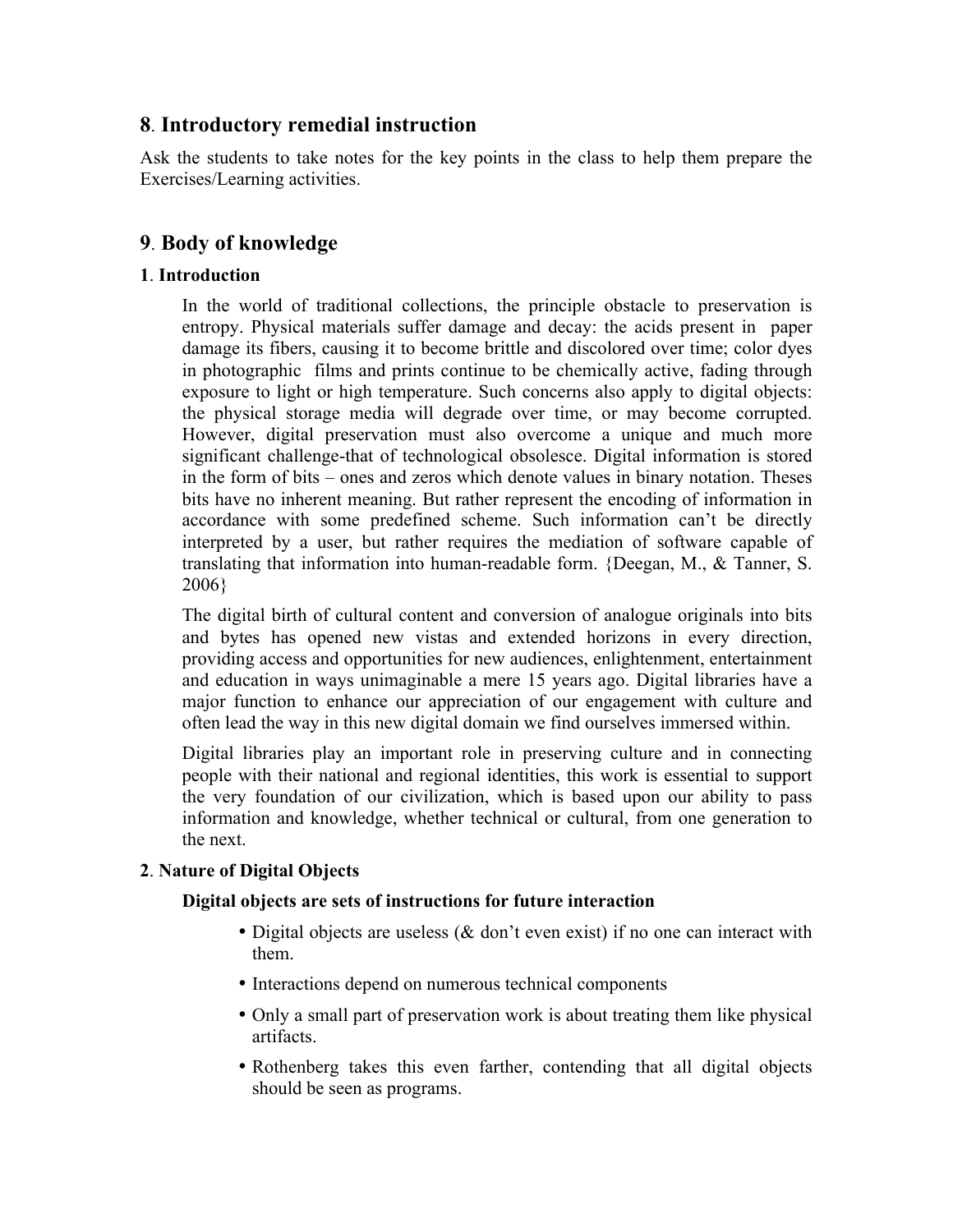#### **Bit-Level Considerations**

- Physical media should be stored in appropriate environmental conditions.
- Take care in handling of media.
- Maintain integrity of bit stream through security, checksums, periodic sampling & other validation.
- Bit rot & advantages of newer media both call for periodic refresh & reformatting.
- Ensuring the integrity of the bit stream in such transfers is extremely important.

#### **New Conception of "Long-Term"**

"A period of time long enough for there to be concern about the impacts of changing technologies, including support for new media and data formats, and of a changing user community, on the information being held in a repository. This period extends into the indefinite future." (OAIS)

#### **Problems with digital data**

- Data at risk because they are recorded on a transient medium, in a specified file format, and they need a transient coding scheme (a programming language) to interpret them.
- Digital data can be highly complex, and meaning derived from data can depend as much on how individual's data objects are linked as on what those objects are.
- With digital data, a machine needs to be interposed between the data and the human interpreter, which adds another layer of complications.

#### **3**. **Digital Preservation Approaches and Strategies Figure 1**

#### **How is digital data to be preserved**

There are two key issues for data preservation

- o Preserving the physical media on which the bitstream is recorded.
- o Preserving the means of interpreting, reading and utilizing the bitstream.

Given that the bitstream is merely a very long series of binary codes; the preservation of the physical media should maintain its integrity over time. However, being able to read, use or interpret that bitstream may become increasingly difficult as systems evolve, adapt and eventually become redundant, so presenting a fog through which the bitstream become unusable.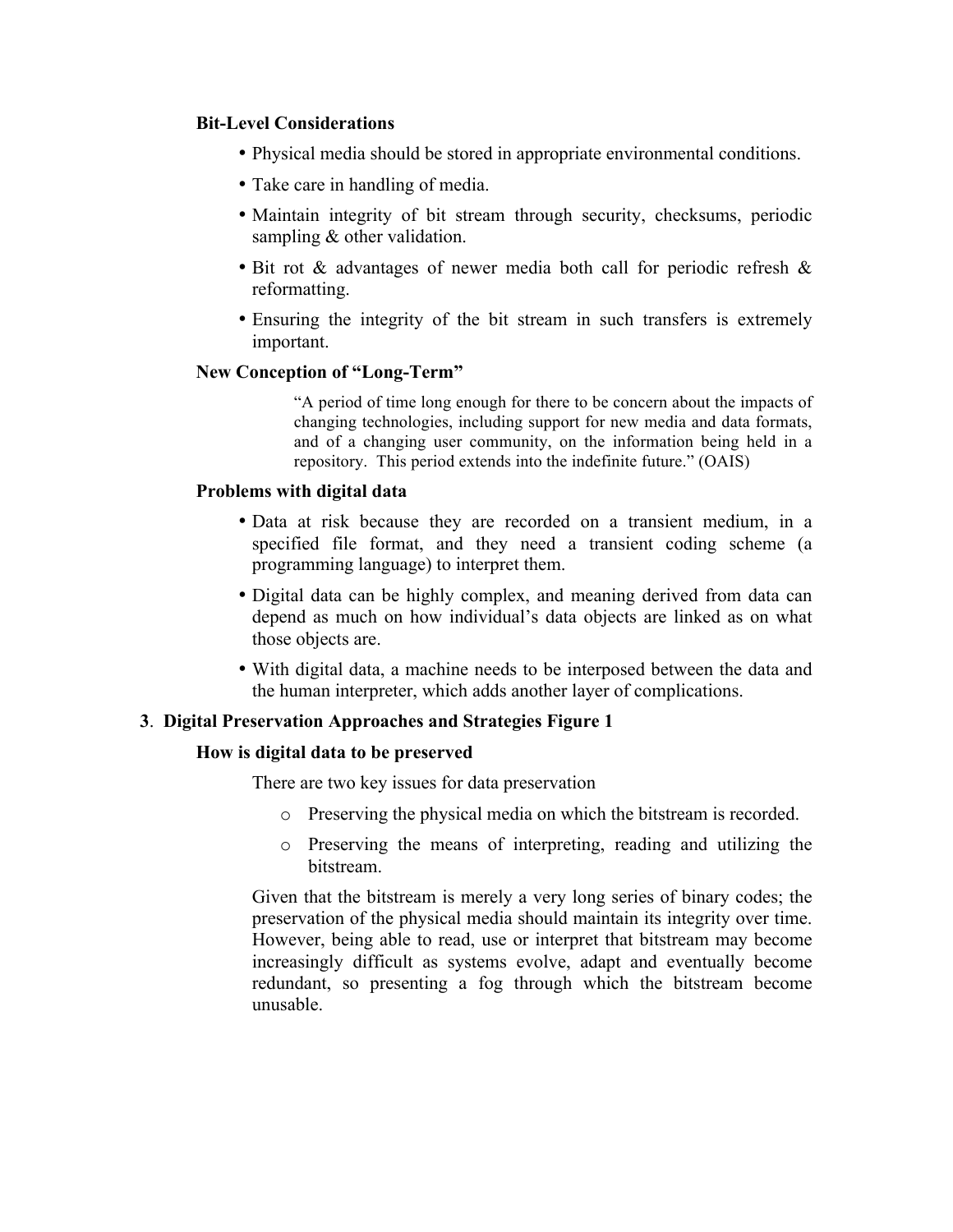

**Figure 1: The preservation strategy**

#### **Approaches to Preserving Layers of Meaning**

- Make information useful
- Policies & procedures (periodically revisited & audited)
- Promoting awareness of issues among creators, managers and users of digital resources
- System development
- System administration
- Ongoing maintenance copying, converting, reformatting, emulating, normalizing, migrating.

#### **Measures for Promoting Interoperability**

#### **Abstraction and Virtualization**

- Virtual machines
- Application programming interfaces
- Middleware

#### **Open Standards**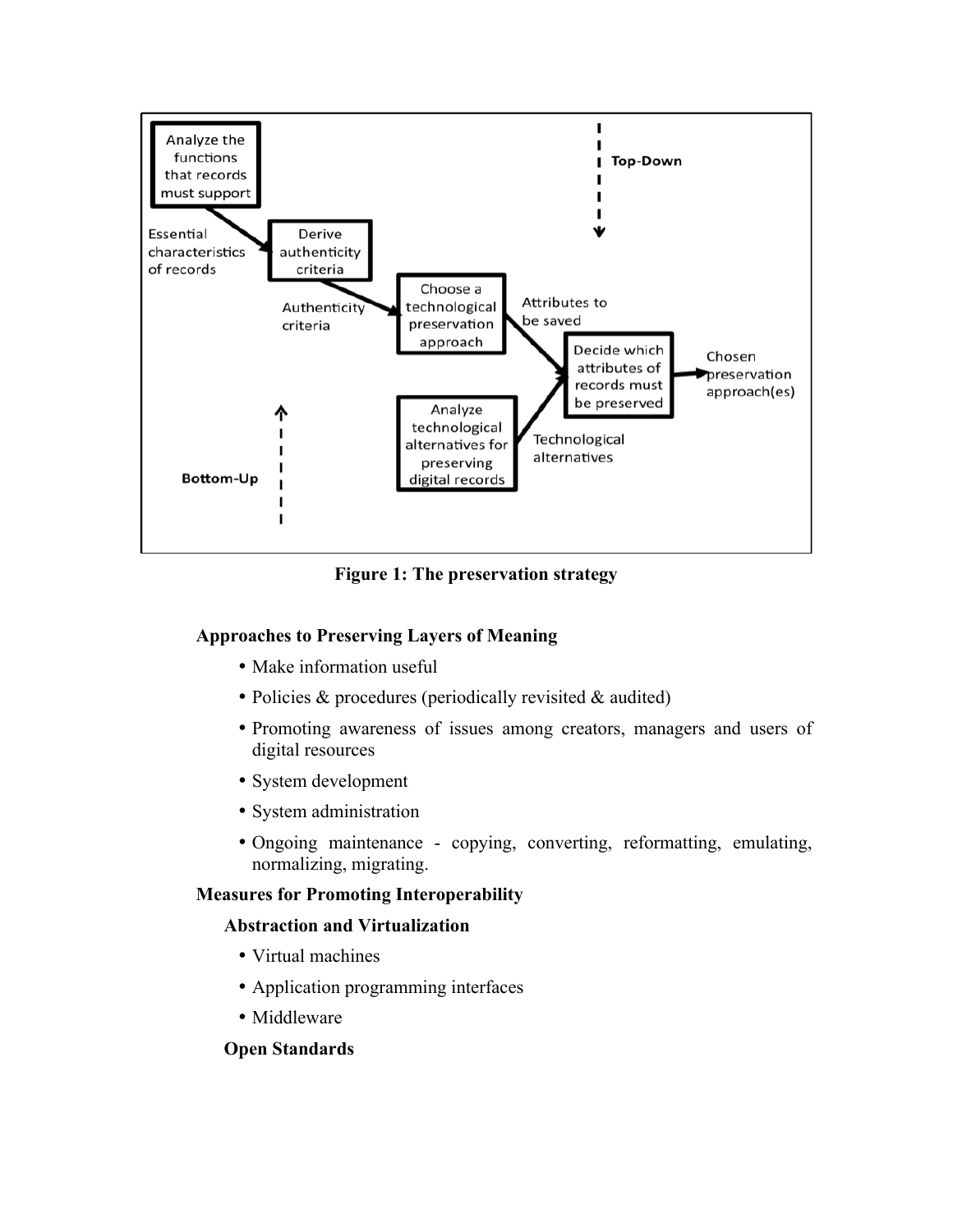- Supporting interoperability over time by adopting conventions that are widely adopted by others, formally approved, maintained and documented (e.g. ISO standards).
- Openness is a matter of degree few specifications are completely closed or completely open.

#### **Representation Information & Format Registries**

- Concept of representation information: "The information that maps a Data Object into more meaningful concepts. An example is the ASCII definition that describes how a sequence of bits (i.e., a Data Object) is mapped into a symbol." (OAIS)
- How representation information is often expressed through file formats
- Role of registries of representation/format information.

#### **Spectrum of Technical Digital Preservation Strategies Figure 2**

#### **Traditional Dichotomy: Emulation vs**. **Transformation/Migration**

- Emulation Use of software to imitate obsolete computer equipment on new computer equipment, i.e. trick files and applications into thinking they're still running in their original environment.
- Transformation/Migration Digital object that depends on obsolete computer equipment is changed in order to run directly on new equipment.
- Advocates of emulation contend that it better supports notion of preserving an "original," along with its "look and feel," and it can be more cost-effective than repeated transformations of digital objects.

#### **Emulation**

Emulation - "To reproduce the action of or behave like (a different type of computer) with the aid of hardware or software designed to affect this; to run (a program, etc., written for another type of computer) by this means."

#### **Open Issues Related to Emulation**

- What level to emulate
- When to create the emulator now vs. later, once vs. periodically
- How to develop emulators what language, what platform
- Intellectual property rights

#### **Migration**

- Periodic transformation of the bits/bytes to run directly on newer platforms.
- Used widely as an approach to actively managing legacy systems.
- Work can be expensive and introduce errors of translation.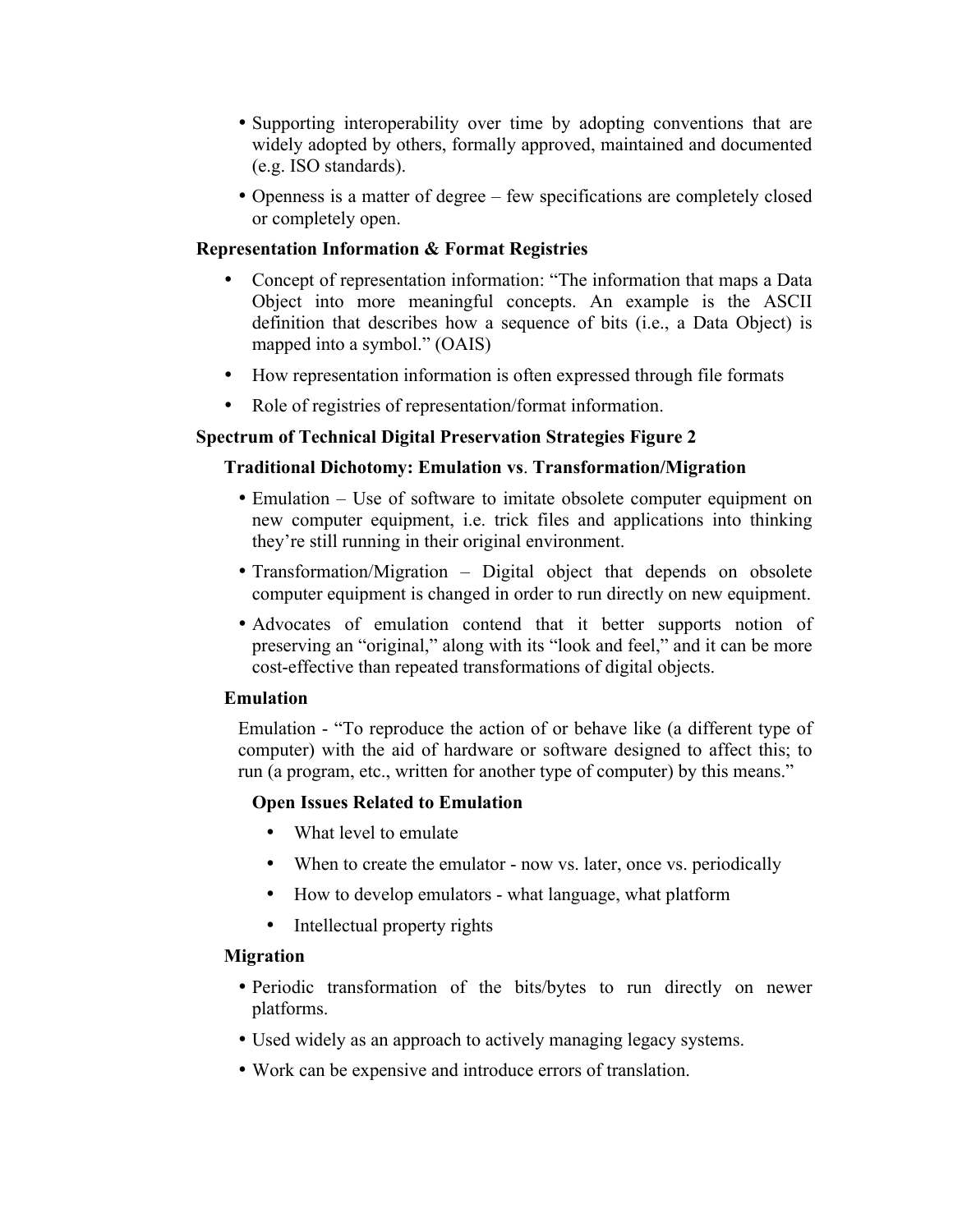• Since the resulting objects can run directly on newer platforms, layers of technology can be minimized.

#### **Not Just "Emulation vs**. **Migration"**

- All strategies use standards in some way
- General consensus to keep original bits
- Transformation can be minor or extensive
- Transformation/Emulation can take place now or at time of access

#### **Significant Properties**

- "Whoever takes the decision that a particular digital object should be preserved will have to decide what properties are to be regarded as significant.
- "Properties of digital objects that affect their quality, usability, rendering, and behavior".
- Defining Significant Properties can Serve a Variety of Purposes
	- Writing specific provisions into submission agreements.
	- Developing criteria & empirical tools for evaluating preservation approaches.
	- Documentation of preservation decisions in terms of specific properties.
		- Allowing archivists to revisit previous decisions.
		- Indicating to researchers what properties have not been retained?
- Examples: font, line breaks, precision of numeric values, color space.

#### **Passive Preservation**

Passive preservation is concerned with the secure storage of digital objects, and the prevention of accidental or unauthorized damage or loss. As such, passive preservation needs to encompass the following functions: {Brown, A. 2006}

- Security and access control
- Integrity
- Storage management
- Content management
- Disaster recovery

#### **Active preservation**

Active preservation generates new technical manifestations of objects through processes such as format migration or emulation, to ensure their continued accessibility within changing technological environments. It comprises three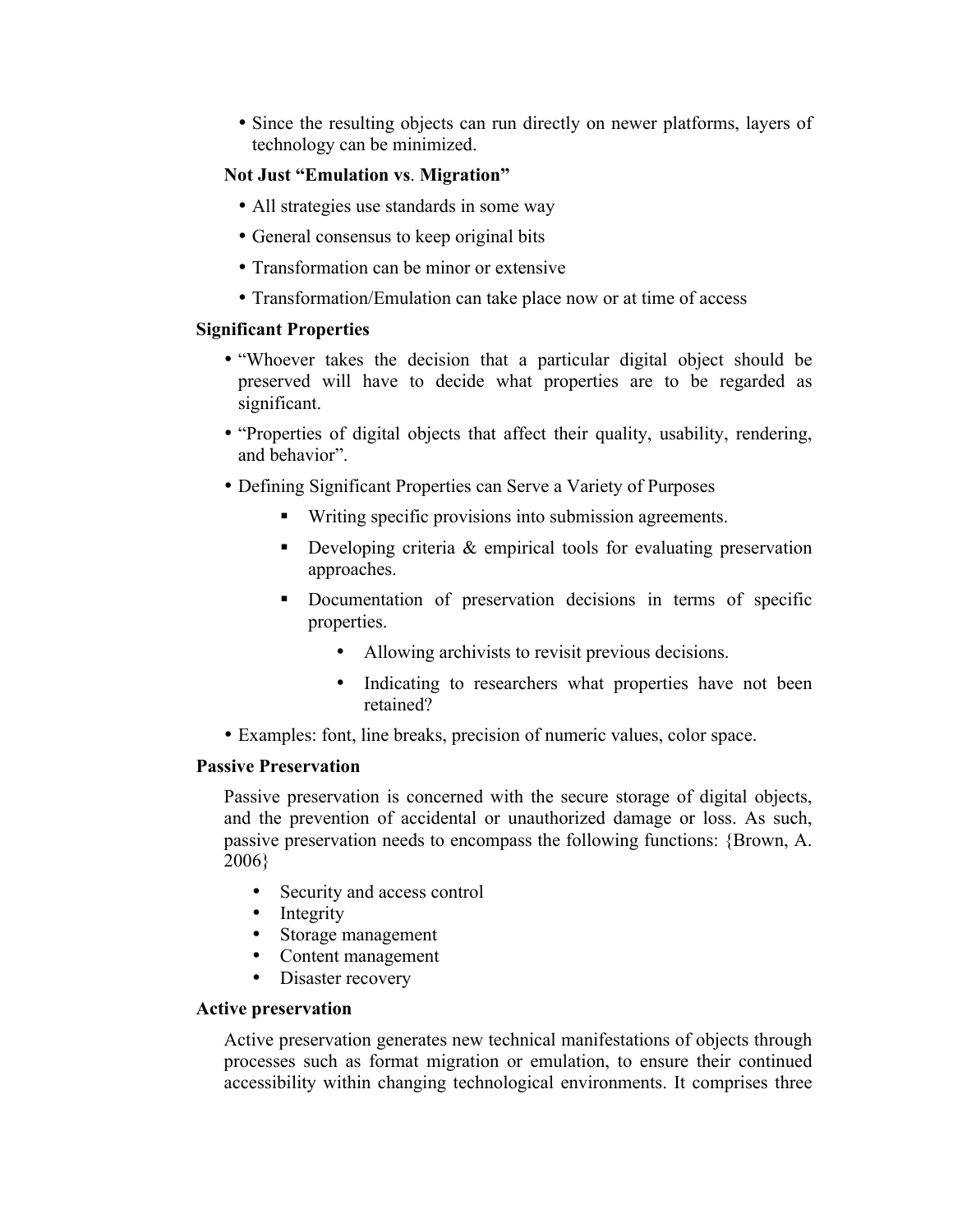basic functions, operating in a continuous cycle, potentially supported by the services of a technical registry. {Brown, A. 2006}



**Figure 2: Preservation Process**

#### **4. Digital Preservation Policy**

At the present time, the policies for ensuring long-term storage, maintenance, migration and access to digital materials, whether at the local or national level, are not frequently present both in the private and in the public sectors. Moreover, the policies publicly available via web are mainly developed by cultural heritage institutions and have been elaborated very recently. Frequently, the confusion about the most appropriate practices and methods, the lack of a consensus, the difficulty in engaging the interest for these themes and the shortage of good models for digital preservation can be some of the difficulties that institutions meet in developing their policies, even if the need for defining policies is increasing at the same degree of the growth of the digital heritage. The primary aims of a policy are to provide guidance and authorization on the preservation of digital materials and to ensure the authenticity, reliability and long-term accessibility of them. Moreover, a policy should explain how digital preservation can serve major needs of an institution and state some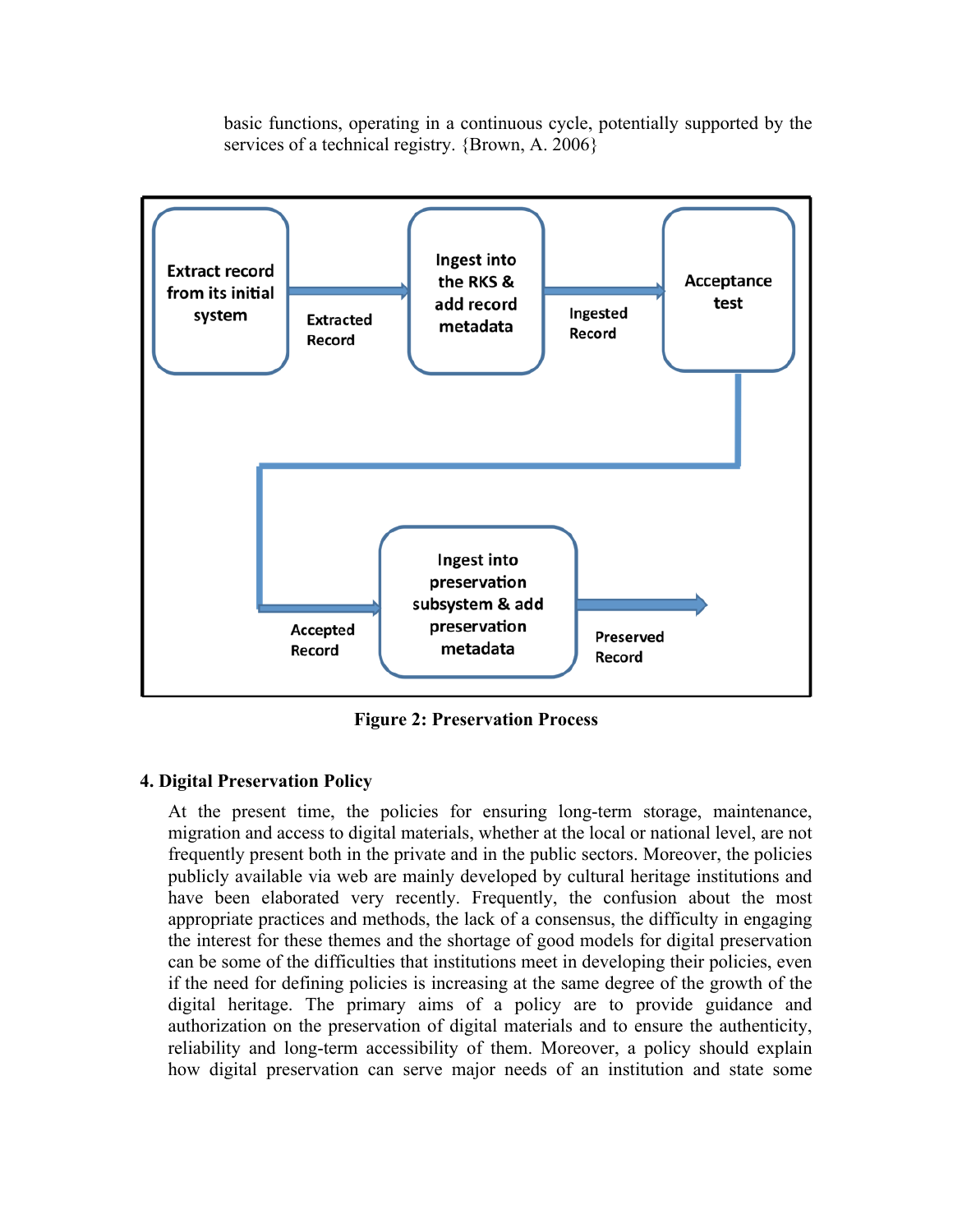principles and rules on specific aspects which then laid the basis of implementation. {Erpa guidance 2003}

#### **General principles**

Some general principles should be followed for qualifying this activity:

- A policy needs to convey the very philosophy of an organization concerning digital preservation; it should induce a common understanding of the objectives, of whether each collection item should be preserved with maximum effort possibly applying multiple preservation paths, or whether a certain pragmatism should be pursued;
- A digital policy should facilitate the sustainability of an institution's present and future digital holdings;
- A digital preservation policy has to demonstrate its benefits, its effectiveness;
- A digital policy should be connected and integrated with a risk assessment document;
- Every policy should be practicable, not definitive, capable of being put into practice by institutions with varying resources and needs, and, especially, flexible to adapt itself to changing administrative and technological circumstances;
- Any policy should be characterized by clarity, adequacy, transparency, efficiently, effectiveness and logical organization of contents;
- A digital preservation policy should be written in a simple and suitable language, without redundancies and, at the same time, without lowering the level of quality contained in its contents;
- once a digital preservation policy is operative, it should be re-though, reviewed or newly conceived on a regular basis to take into account changes in the organizational, legal and technical environment and to make rules and guidelines more precise and explicit where there is any ambiguity about implementation;
- A digital policy should offer achievable solutions, provide for the management training and, finally, be maintained through time.

#### **Benefits**

- To develop a digital preservation strategy
- To plan coherent digital preservation programs
- To ensure and reinforce accountability
- To demonstrate that such funds can and will be used responsibly and consistently
- To ensure digital materials available for current and future use
- To define the significant properties that need to be preserved for particular classes resources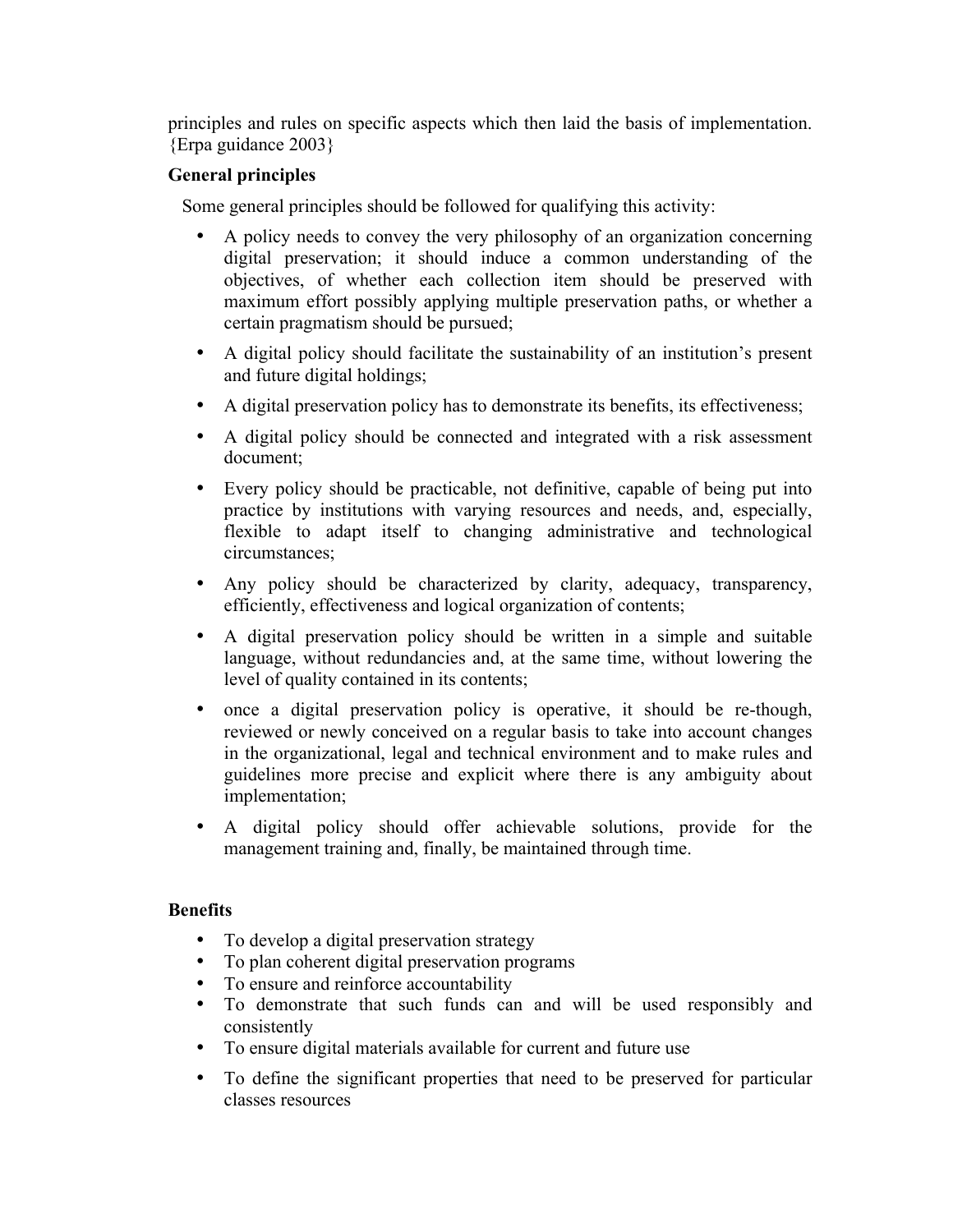- To assist agencies in designing digitization programs
- To provide a comprehensive statement on the digital preservation
- To provide security measures that ensure the protection of digital materials during use

#### **Requirements**

- Legal requirements
- Financial requirements
- Business requirements
- Technical requirements
	- o Maintenance procedures
	- o Preservation strategies
	- o Technology forecasting
- Historical value

#### **5**. **Cost-Benefit Analysis of Preservation Approaches**

• Users derive value from digital objects by performing various high-level functions.

o Properties that facilitate those functions have instrumental value.

- Cost = sum of all resources one must commit in order to carry it out.
- Benefits = value one can derive from the digital objects that have been preserved based on that approach.
- Opportunity costs = failure to derive benefits that one could have had by choosing a different approach.
- Make best guesses about benefits based on: significant properties + information about file formats and available technological strategies.
- Impossible to directly measure now the value of future use, so we must guess as to their expected value.
- All decisions should be well-documented & revisited periodically.

#### **Cost**

- Technical infrastructure
	- o Equipment purchases, maintenance and upgrades
	- o Software/hardware obsolescence monitoring/review
	- o Network connectivity
- Financial plan
	- o Strategy and methods
	- o Commitment to long-term funding
- Staffing infrastructure
	- o Hiring training
	- o Ongoing training
- **Outsourcing**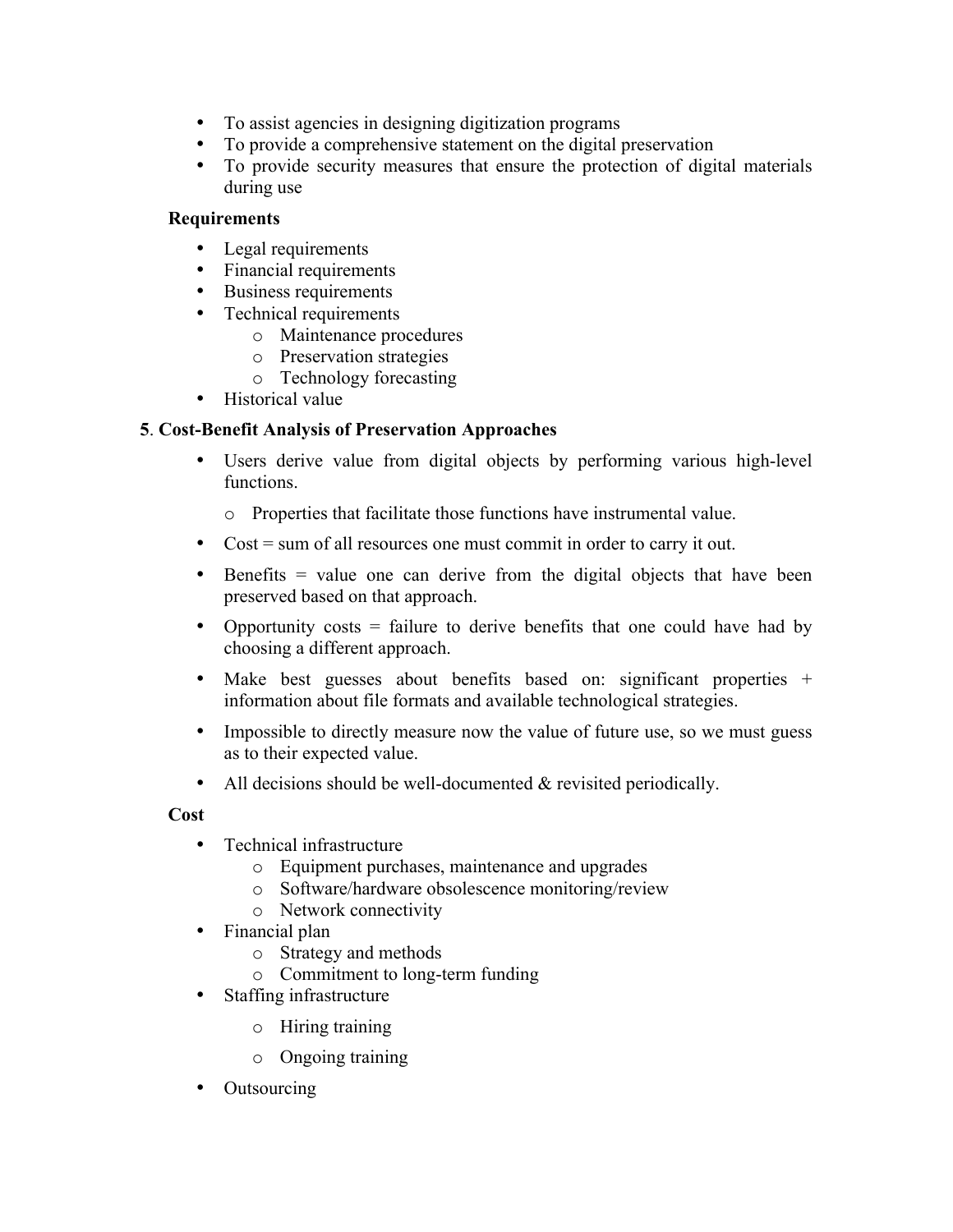#### **6**. **Digital Preservation Challenges**

Digital preservation requires the management of object over time, using techniques that may result in frequent and profound changes to the technical representation of that record. Any preservation strategy must therefore be underpinned be rigorous logical framework which supports the concept of multiple technical representation of an object. And the process of change through which they arise. {Brown, A. 2006}

#### **Origins**

- Documentation of activities allows us to know about those activities without having to be there.
- Historically, contributions to this process have included oral communication, physically fixed artifacts and now digital systems.

#### **The Hermeneutic Gap**

- All conveying of stored information within a new context runs into a hermeneutic gap.
- Context is never captured or perpetuated completely.
- We use current understanding  $\&$  place in the world to fill in gaps of previous contexts in order to make sense of memories.
- This is one of our greatest strengths as humans but also raises many issues related to concepts we cherish (e.g. truth, tradition, accuracy, accountability).

#### **Professional Activities to Partially Bridge the Gap**

- Archivists & other record keepers work to bridge the gap through:
- Adding metadata into the system (filing cabinets, policies) & at point of creation (naming, filing, genre conventions).
- Retention scheduling
- Disposition actions
- Transfer of custody to trusted third parties
- Labor-intensive arrangement & description
- Controlled custody environments

#### **Resources are Limited, Meaning is Expensive**

- Always true, but increasingly important in a digital environment.
- Two often competing demands:
	- More heterogeneous access (any type of client can access any type of object).
	- More functionality (each object becomes increasingly complex, thus carrying more dependencies).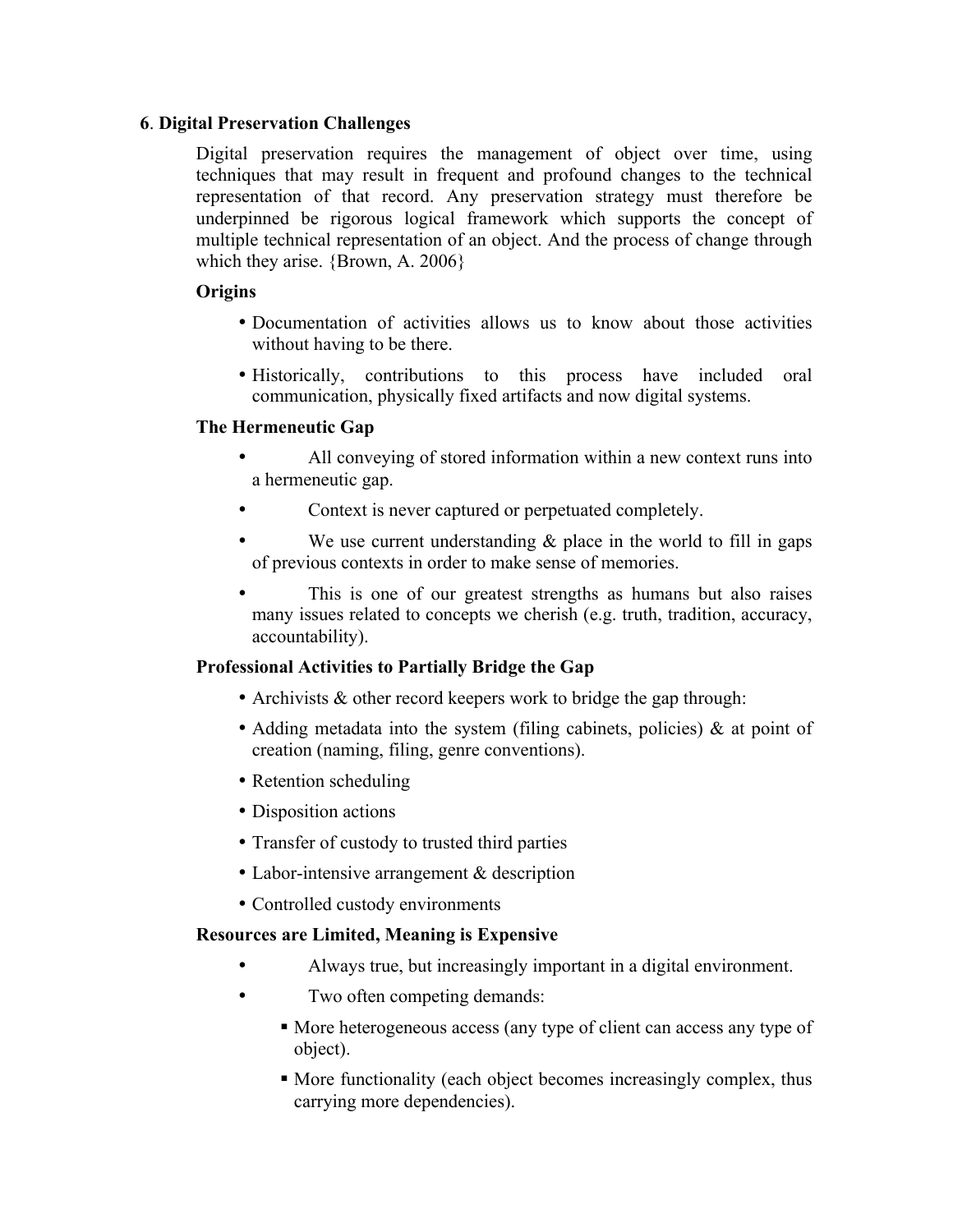#### **Technology Obsolescence**

#### **New Conception of "Long-Term"**

"A period of time long enough for there to be concern about the impacts of changing technologies, including support for new media and data formats, and of a changing user community, on the information being held in a repository. This period extends into the indefinite future."

#### **Copyright**

Copyright applies to work that recorded in some way. Rights exist for musical and dramatic work as well as films, sound recordings and literary, artistic or typographic arrangements. It gives the author/creator specific rights in relation to the work, prohibits the unauthorized actions (mainly copying or broadcasting), and allows the author to take legal action against such infringements.

#### **Copy right issues in digital preservations**

- Under what circumstances dose the preserving organization have the right or permission to ingest the content into the preservation system or storage environment? This activity may be deemed illegal copying under copyright laws unless the permissions to store and make available have been clearly agreed, with associated written evidence.
- Especially for moving image and sound recordings there may be many creators and copyright holders.
- There may be restrictions on the separation of elements of a work or their independent use, for example, removing a sound track from a visual track.
- Under what circumstances may the content being preserved be made accessible as this may be defined as publication, performance, or broadcasting? The digital domain creates this new problem because of the naturally one-to-many relationship of digital content and networked access.
- Metadata to record and track copyright will be required to enable digital preservation and eventual use. Sufficient metadata fields and associated records must be available to record all the rights holders and their relationships with each other and the wider collection.

#### **10**. **Resources**

#### **a. Required reading for Faculty**

• Brown, A. (2006). Archiving websites : a practical guide for information management professionals (Vol. Chapter 6, pages 82-126). London: Facet Pub. http://www.amazon.com/Archiving-Websites-Information-Management-Professionals/dp/1856045536/ref=sr\_1\_10?ie=UTF8&s=books&qid=1255127311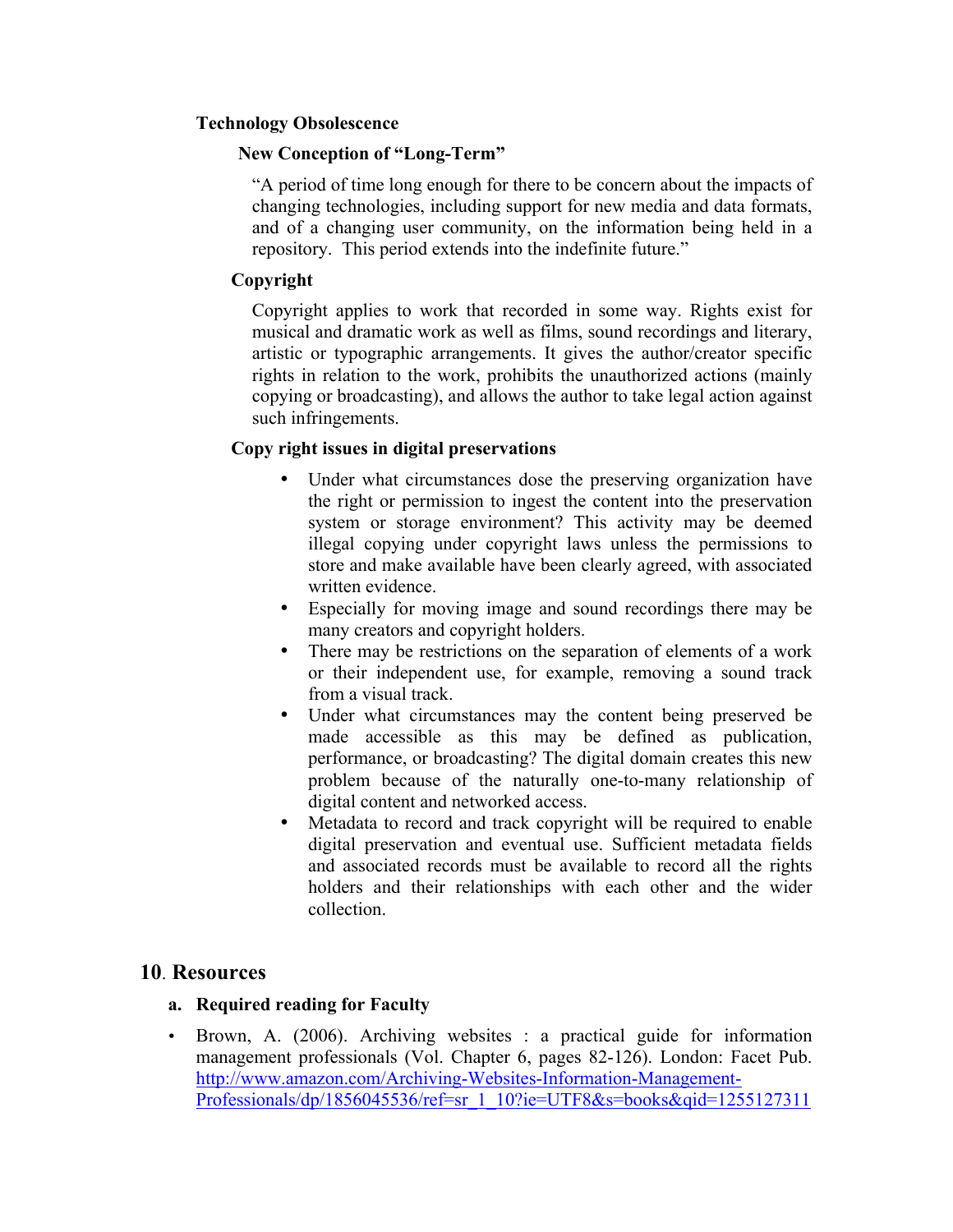$&$ sr=8-10.

- Campbell, D. (2007). Identifying the identifiers. [S.I.]; Singapore; Dublin Core Metadata Initiative; National Library Board; c2007. http://www.dcmipubs.org/ojs/index.php/pubs/article/viewFile/34/16.
- Deegan, M., & Tanner, S. (2006). Digital preservation. London: Facet. (chapter 1&2), http://www.amazon.com/Digital-Preservation-Futures-MarilynDeegan/dp/1856044858/ref=sr\_1\_1?ie=UTF8&s=books&qid=125512745  $6&sr=1-1$ .
- Hedstrom, M., & Lee, C. (2002). Significant properties of digital objects: definitions, applications, applications, exercise implications. http://www.ils.unc.edu/callee/sigprops\_dlm2002.pdf.
- Rothenberg, J. (1998). Ensuring the Longevity of Digital Information. International journal of legal information : IJLI : the official publication of the International Association of Law Libraries., 26(1), 1. http://www.clir.org/pubs/archives/ensuring.pdf.
- Erpa guidance, Digital Preservation Policy Tool, ELECTRONIC RESOURCE PRESERVATION AND ACCESS NETWORK en , Information Technology Society, September 2003. http://www.erpanet.org/guidance/docs/ERPANETPolicyTool.pdf

#### **b. Required reading for Students**

- Brown, A. (2006). Archiving websites : a practical guide for information management professionals (Vol. Chapter 6, pages 82-126). London: Facet Pub.http://www.amazon.com/Archiving-Websites-Information-Management Professionals/dp/1856045536/ref=sr\_1\_10?ie=UTF8&s=books&qid=1255127311  $&$ sr=8-10
- Deegan, M., & Tanner, S. (2006). Digital preservation. London: Facet. (chapter 1&2), http://www.amazon.com/Digital-Preservation-Futures-MarilynDeegan/dp/1856044858/ref=sr\_1\_1?ie=UTF8&s=books&qid=125512745  $6 & s = 1 - 1$
- Hedstrom, M., & Lee, C. (2002). Significant properties of digital objects: definitions, applications, applications, implications. http://www.ils.unc.edu/callee/sigprops\_dlm2002.pdf.
- Erpa guidance, Digital Preservation Policy Tool, ELECTRONIC RESOURCE PRESERVATION AND ACCESS NETWORK (**e n)** , Information Technology Society, September 2003. http://www.erpanet.org/guidance/docs/ERPANETPolicyTool.pdf
- **c. Additional support reading for faculty and students**
- Abrams, S. L. (2004). The role of format in digital preservation. VINE.(135), 49.
- Brodie, M. L., & Stonebraker, M. (1995). Migrating legacy systems : gateways, interfaces & the incremental approach. San Francisco, Calif.; [S.l.]: Morgan Kaufmann Publishers ; IT/Information Technology.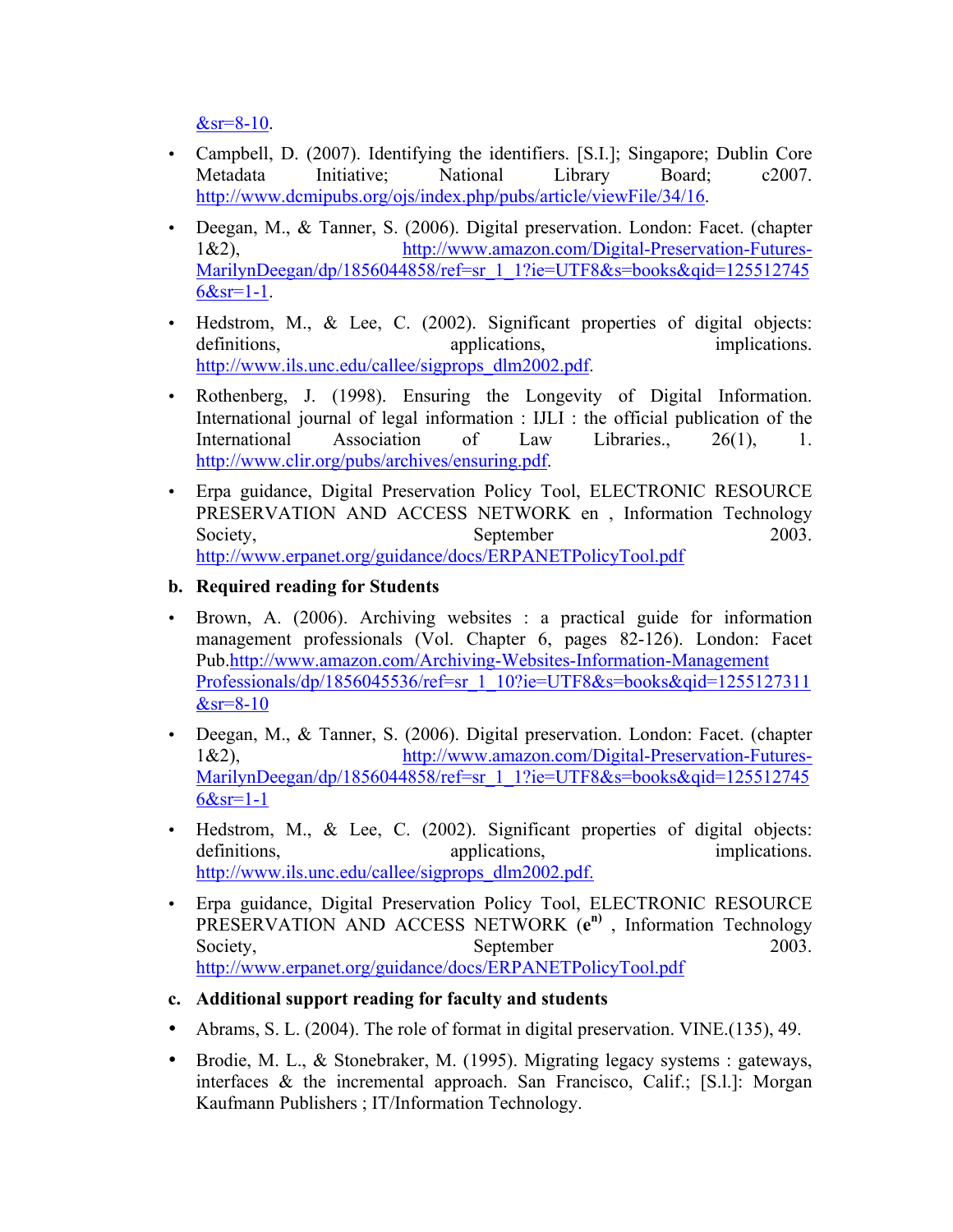- Dollar, C. M. (2000). Authentic electronic records : strategies for long-term access. Chicago: Cohasset Associates, Inc.
- Rothenberg, J., & Bikson, T. (1999). Digital preservation : carrying authentic, understandable and usable digital records through time. Den Haag: Programma Digitale Duurzaamheid.
- van der Hoeven, J., van Diessen, R., & van der Meer, K. (2005). Development of a Universal Virtual Computer (UVC) for long-term preservation of digital objects. Journal of Information Science, 31(3), 196-208.

## **11**. **Exercises / Learning activities**

- 1. In class, break students into groups of 3-4.
	- Ask them to discuss the content of this module and summarize the key points and prepare a power point slides, a Cmap or a poster for each group.
	- Then ask each group to login in the second life and present what they prepared.
- 2. Each student can try to search for preserved Web sites using the Internet Archive "Way back machine" http://www.archive.org/web/web.php.

## **12**. **Evaluation of learning objective achievement**

In their answers to the learning activities, students demonstrate an understanding of:

- a. The basic strategies related to digital preservations.
- b. The economic issues and policies involved in the digital preservation.
- c. The fundamental challenges and concerns associated with long-term digital preservation.

## **13**. **Glossary**

- Digital Object: An item as stored in a digital library, consisting of data, metadata, and an identifier.
- Long Term: A period of time long enough for there to be concern about the impacts of changing technologies, including support for new media and data formats, and of a changing user community, on the information being held in a repository. This period extends into the indefinite future.(OAIS)
- Representation Information: The information that maps a Data Object into more meaningful concepts. An example is the ASCII definition that describes how a sequence of bits (i.e., a Data Object) is mapped into a symbol.(OAIS)
- For definitions of many other specific terms, see: